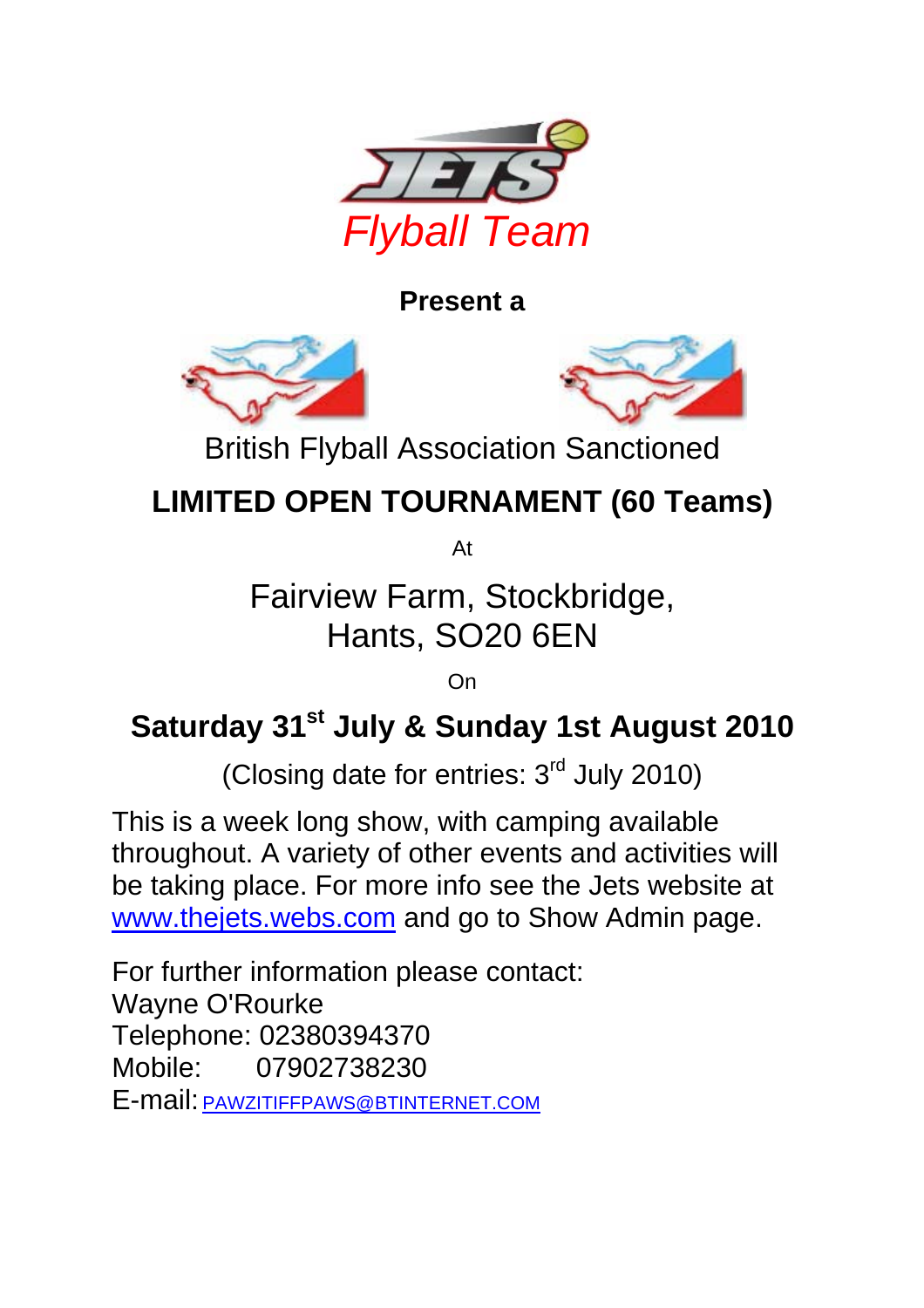

- (1) The Tournament Organiser(s) reserve the right to refuse entries and admission to the event of any persons not in good standing within the BFA.
- (2) No person shall carry out punitive or harsh handling of a dog at the event.
- (3) Bitches in season are not allowed near the tournament area. Mating of dogs is not allowed. Any bitch due to whelp within seven days of the competitions is not permitted at the Tournament. No bitch can compete whilst in pup and for at least eight weeks after giving birth.
- (4) A dog must be withdrawn from competition if it is:
	- (A) Suffering from infectious or contagious diseases.
	- (B) A danger to the safety of any person or animal.
	- (C) Likely to cause suffering to the dog if it continues to compete.
- (5) It is the Team Captain's responsibility to ensure the Team is available for their Division and running order.
- (6) The Organiser(s) reserve the right to make any alterations they deem necessary in the event of unforeseen circumstances.
- (7) If circumstances make it necessary to cancel the Tournament, the Organiser(s) reserve the right to defray expenses incurred by deducting such expenses from the entry fees received.
- (8) All dogs enter the event at their own risk and whilst every care will be taken, the Tournament Organiser(s) cannot accept responsibility for damage, injury, or loss however caused to dogs, persons or property whilst at the event.
- (9) All owners/handlers must clear up after their dogs. Anyone failing to do so will be asked to leave the venue.
- (10) Current BFA Rules and Policies will apply throughout the Sanctioned Tournament.

### **Directions to Show Venue**

Directions will be issued with the Running Orders. In the meantime, the postcode for Fairview Farm (for use with Multimap on the Internet) is SO20 6EN.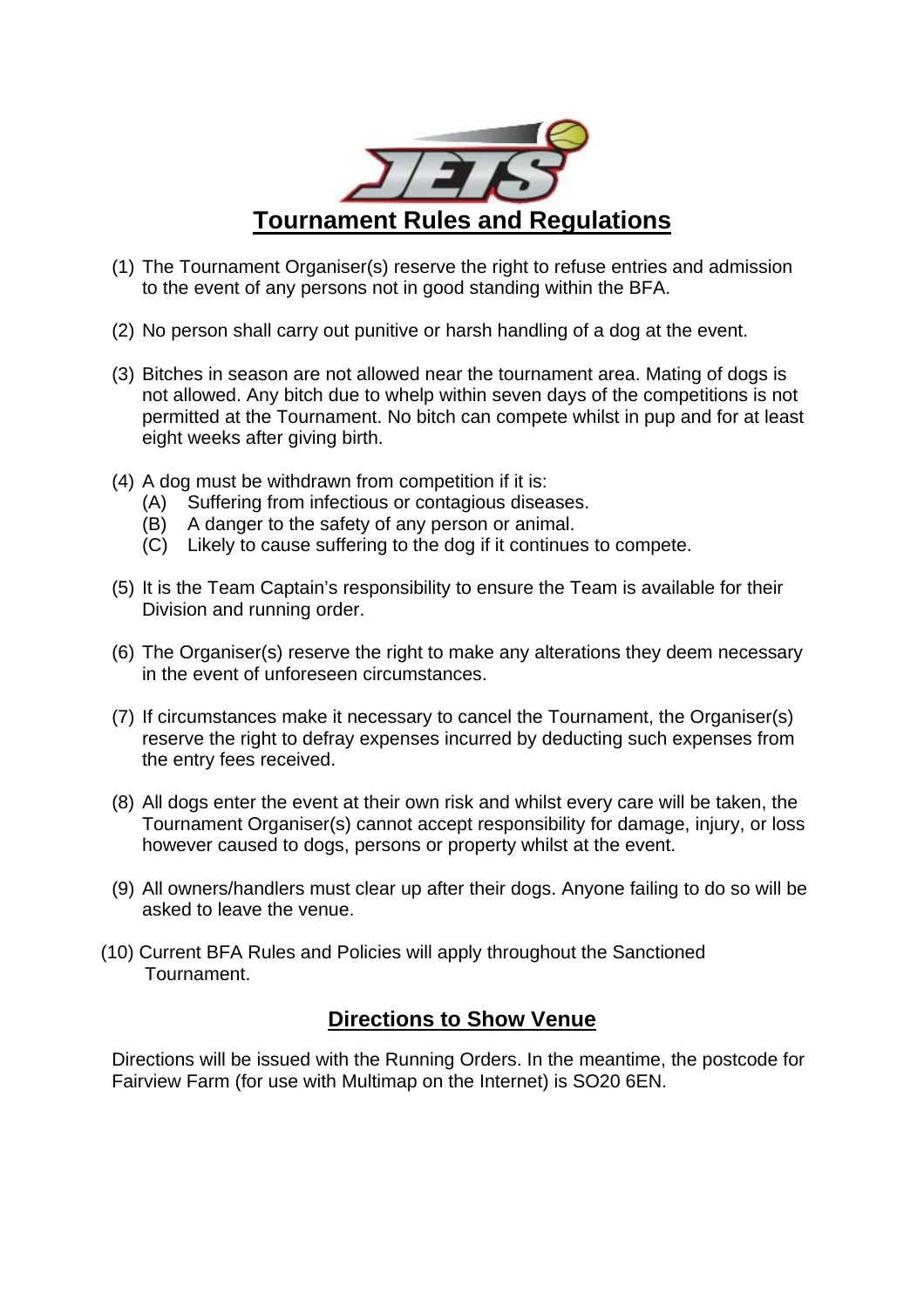

## Entry Form for a BFA Sanctioned Limited Open Tournament (60 Teams)

### Saturday 31<sup>st</sup> July & Sunday 1<sup>st</sup> August 2010

(Closing date for entries  $3<sup>rd</sup>$  July 2010)

Declared times must be submitted in writing (or email) at least 14 days before the tournament and must be at least one second slower than seed time (Rule 4.5). Team break out time is half a second faster than declared time (5.17(l)) Declared times faster than seed time are not subject to the Team break out rule. All times, seed or declared, are subject to the Division break-out rule.

| <b>Team Number</b> |
|--------------------|
|                    |
|                    |
|                    |
|                    |
|                    |
|                    |
|                    |
|                    |
|                    |
|                    |
|                    |
|                    |
|                    |
|                    |

#### **Divisions will be run in reverse order (lowest – highest) over the two days.**

Teams entered \_\_\_\_\_\_\_ at £35.00 per Team = £\_\_\_\_\_\_\_\_\_\_\_\_\_

Please add entry details to the separate Entries Summary Form.

Camping available on site on the nights of Friday  $30<sup>th</sup>$  July to Monday 9<sup>th</sup> if required, please enter the details on the separate Entries Summary Form.

Please provide an e-mail address or SAE for running orders.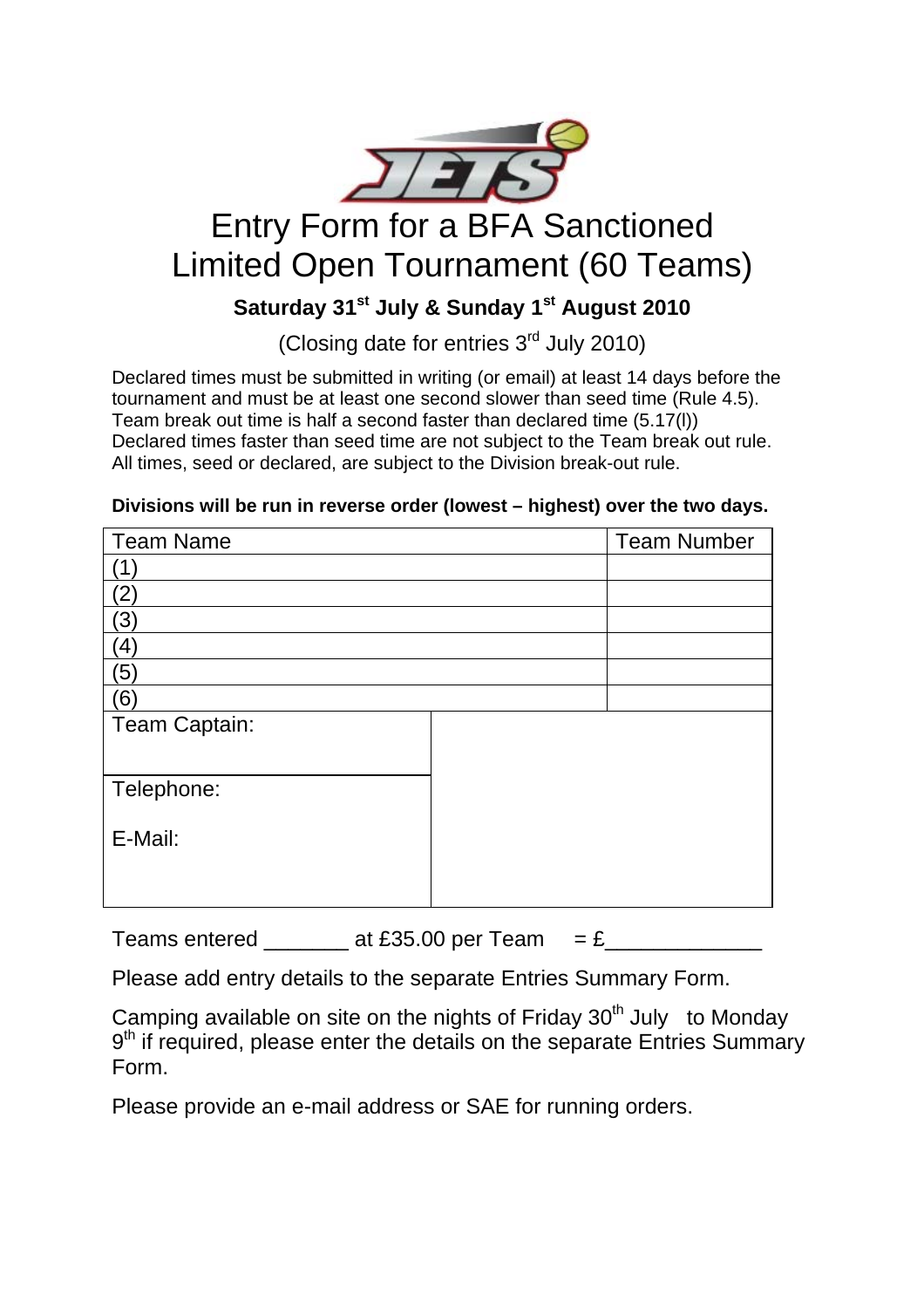

### Entries Summary Form Limited Open & Starters Team entries and Camping requirements.

**Friday 30th July – Mon 9th August** 

(Closing date for entries  $3<sup>rd</sup>$  July 2010)

Team Name:

Starter Teams entered  $\qquad \qquad \qquad$  at £20.00 per Team = £\_\_\_\_\_

Open Teams entered  $\qquad \qquad \qquad$  at £35.00 per Team = £\_\_\_\_\_

Camping available on site for the nights of Friday 30<sup>th</sup> July to Monday 9<sup>th</sup> August if required.

Please indicate numbers of units on this Summary to assist in planning the site, (Pay in advance or on departure).

Caravan/Camping units

|  |  |  | Fri   Sat   Sun   Mon   Tues   Wed   Thurs   Fri   Sat   Sun   Mon |  |  |
|--|--|--|--------------------------------------------------------------------|--|--|
|  |  |  |                                                                    |  |  |

at £7.00 per unit per night =  $£$  \_\_\_\_\_\_\_

Total cheque enclosed  $=  $\pounds$$ 

Make cheques payable to: Jets Flyball Team

All returns and enquiries to:

Becky Turner 2 Claylands Road Bishops Waltham SO32 1BH 01489 895015 Mobile: 07962 490099

E-mail: jetsflyballshow@btinternet.com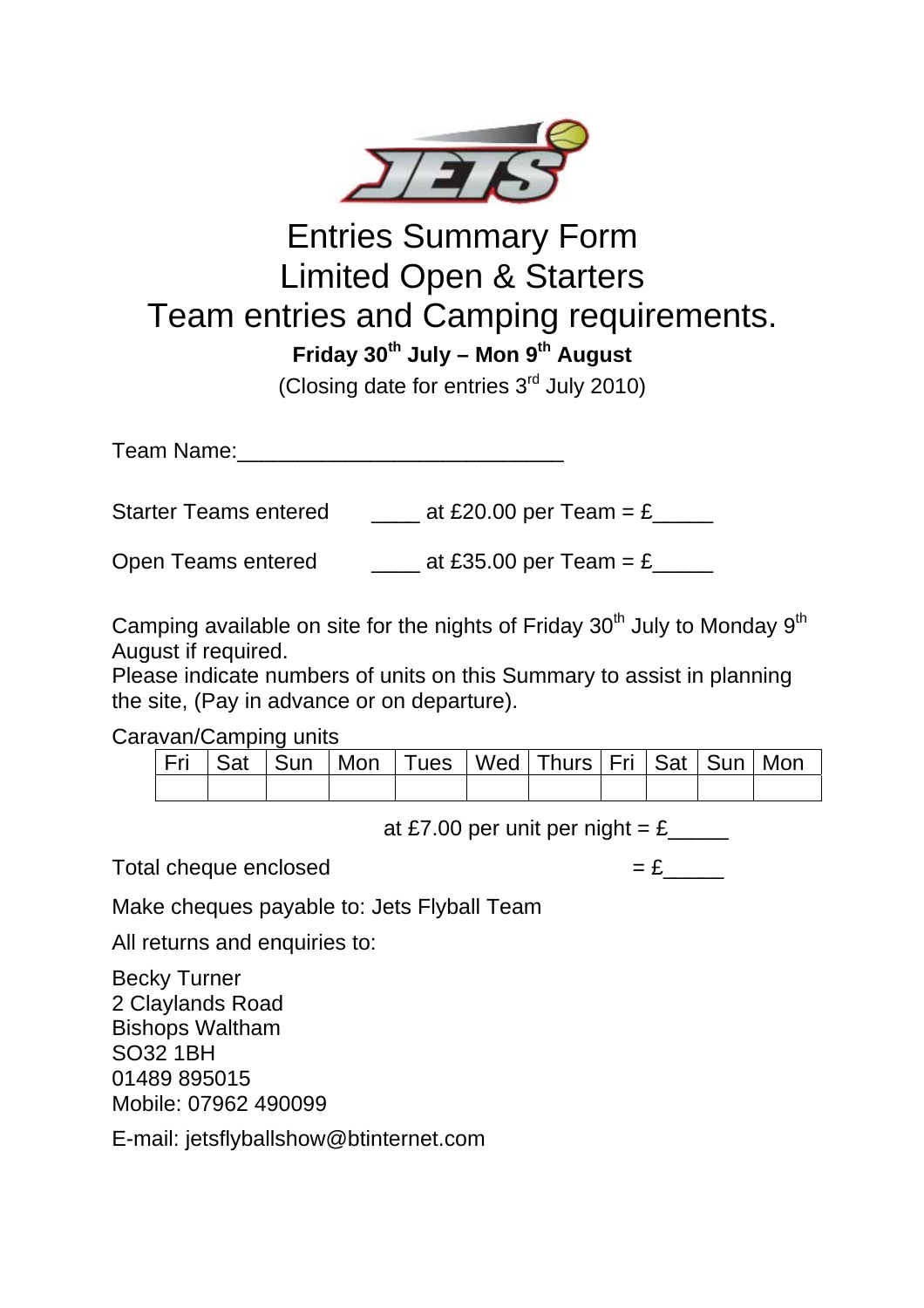

Present a

# FLYBALL

## STARTERS COMPETITION

At

## Fairview Farm, Stockbridge, Hants, SO20 6EN

**On** 

## Monday 2<sup>nd</sup> August 2010

(Closing date for entries:  $3<sup>rd</sup>$  July 2010)

For further information please contact: Wayne O'Rourke Telephone: 02380394370 Mobile: 07902738230 E-mail: PAWZITIFFPAWS@BTINTERNET.COM